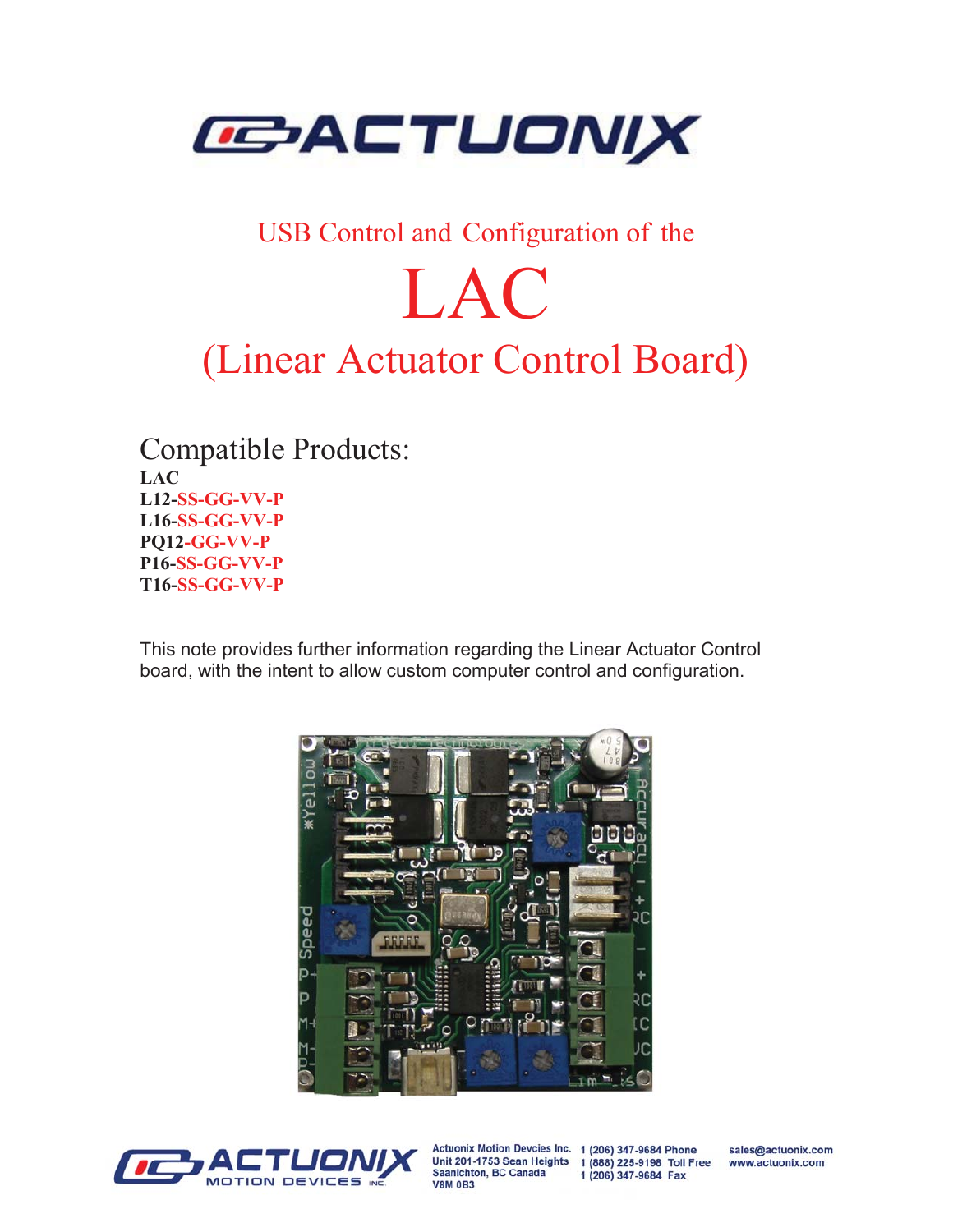#### Manual Quick Start:

The LAC board is static sensitive. Ensure your work area is static safe prior to removing the board from the static bag or optional housing.



With all power and USB cables disconnected, connect an actuator to either the screw terminal header or the Actuonix connectors as described in the datasheet.



*PQ12–P* : Copper faces contacts L12–P and L16-P Other –P : Wire colours may differ

Connect the external potentiometer, control signal, or RC connector.







*External Pot : Wiper wire to VC Signal : Connect RC, IC, or VC RC Receiver : Standard Connector*

If connecting a signal to RC, IC, or VC, make sure the signal ground is connected to the power supply ground (-).



Saanichton, BC Canada **V8M 0B3** 

Actuonix Motion Devcies Inc. 1 (206) 347-9684 Phone Unit 201-1753 Sean Heights 1 (888) 225-9198 Toll Free 1 (206) 347-9684 Fax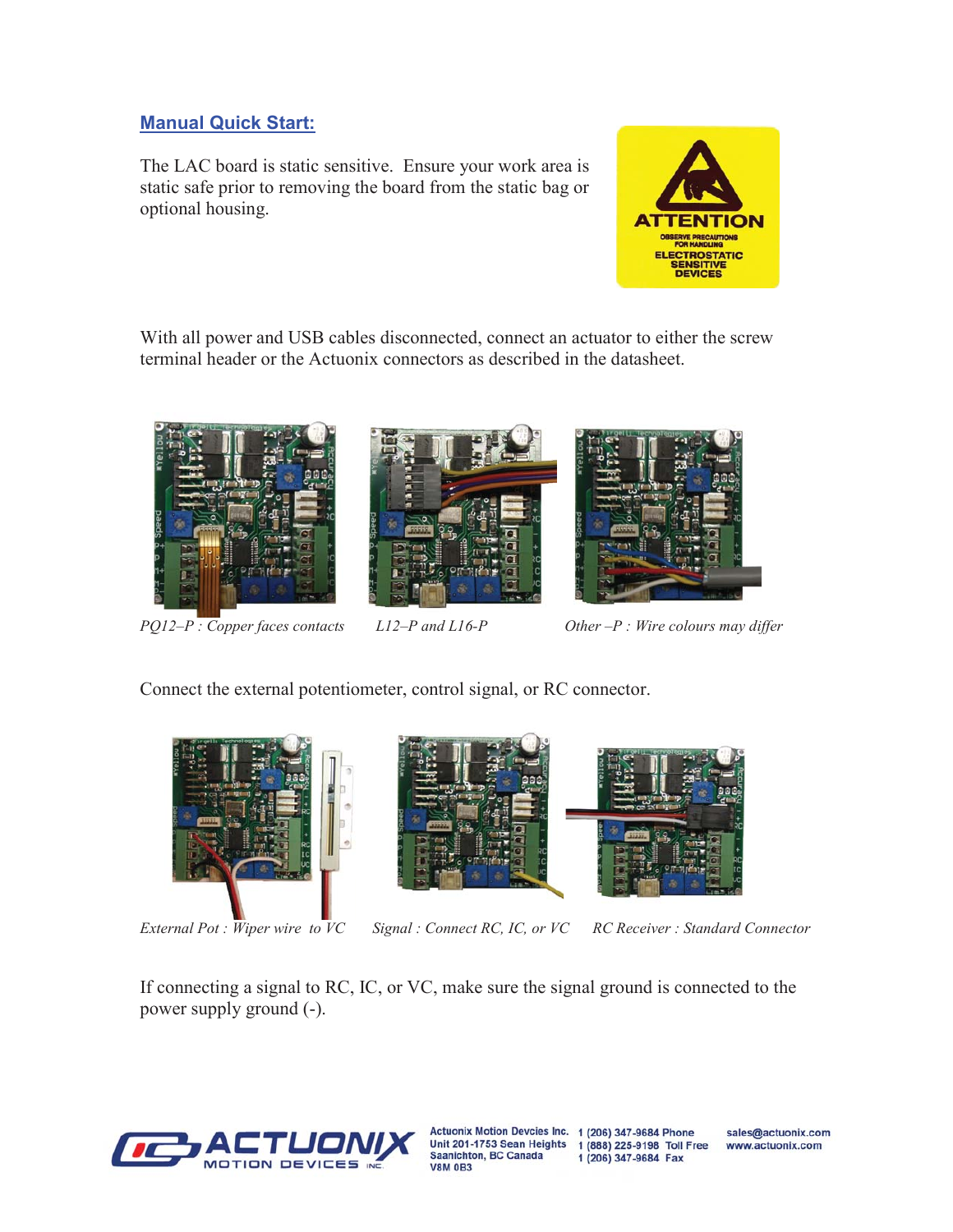Apply power to the LAC board. If using the RC connector, **do not** connect a separate power supply. This can result in large currents flowing between power supplies. If you do wish to connect a separate supply, ensure the Red RC wire is disconnected.



*+/- Power terminals RC connector : No other power* 

You system should now operate normally with Actuonix's default configuration.



 *Actuonix LAC : Battery Powered, L12-P Actuator, Potentiometer Controlled* 

To manually adjust the LAC configuration, rotate the four potentiometers on the LAC to the desired locations. Counter clockwise reduces the corresponding value, while clockwise rotation increases the value. Power must be cycled before changes take effect.

Limits – The Potentiometer closer to the USB connector is the retract limit, and the one further away is the extend limit. For maximum stroke, set each potentiometer to fully clockwise. Rotating counter clockwise from this position will move the limits inward, from either end. If your settings overlap, the actuator will not move at all.



Saanichton, BC Canada **V8M 0B3** 

Actuonix Motion Devcies Inc. 1 (206) 347-9684 Phone Unit 201-1753 Sean Heights 1 (888) 225-9198 Toll Free 1 (206) 347-9684 Fax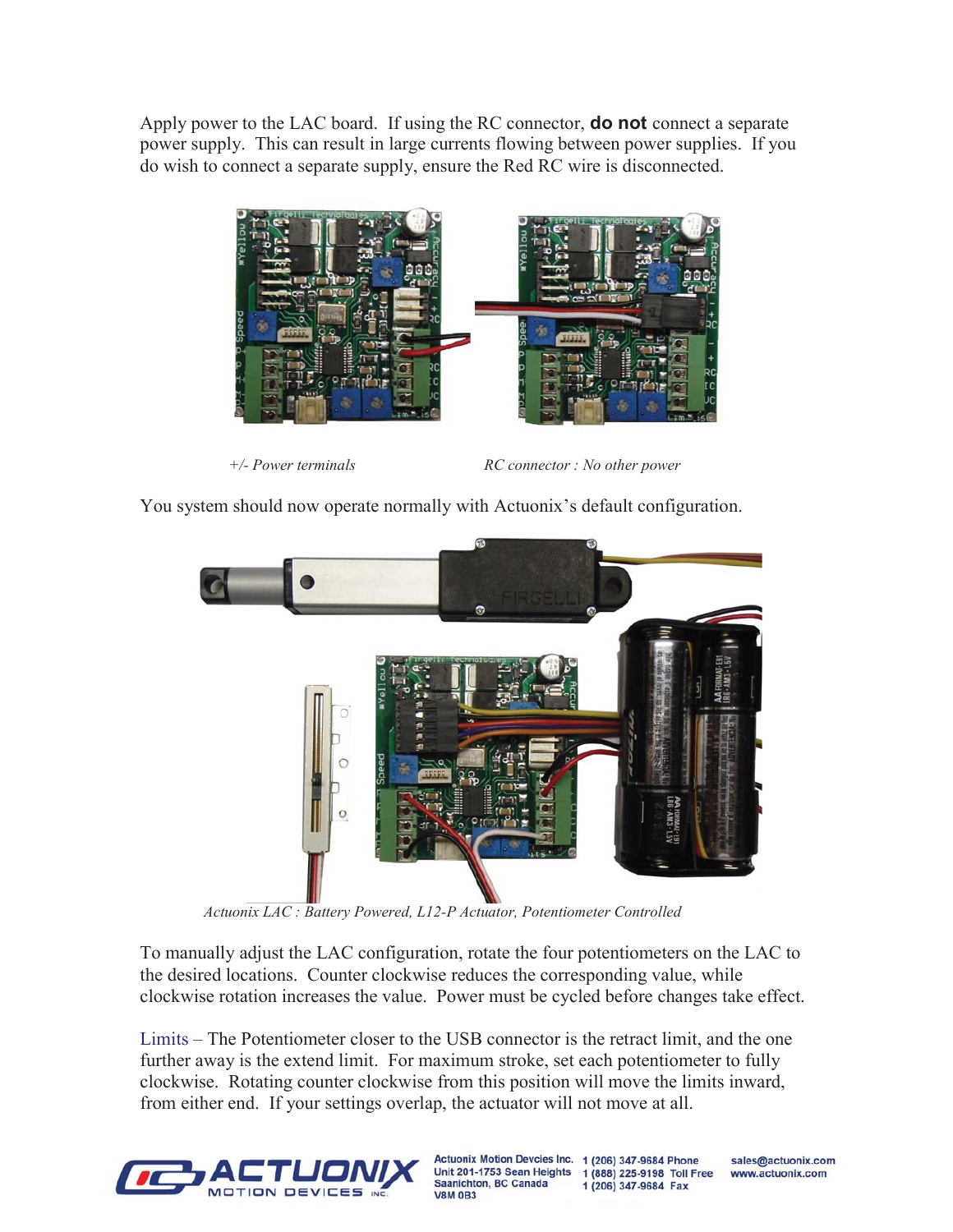Speed – Fully counter clockwise, sets the speed to zero. Fully clockwise, sets the speed to maximum.

Accuracy – Fully clockwise rotation sets the precision to maximum. Rotating counter clockwise increases the distance around the desired position where the actuator will stop moving. If the actuator is jittery, reduce the precision slightly.

#### Advanced USB control options:

| <b>E.</b> Firgelli LAC Configuration Utility                                           |  |
|----------------------------------------------------------------------------------------|--|
| File<br>Help<br>Direct Control<br>Advanced Configuration   Cycle Test                  |  |
| 0 <sub>z</sub><br>Feedback Position<br>100%                                            |  |
| 1. Ensure an actuator is connected to the appropriate port of the LAC                  |  |
| 2. Connect power to the LAC                                                            |  |
| 3. Connect the USB cable to the computer and the LAC                                   |  |
| 4. Incrementing the Device number will switch control to another connected LAC         |  |
| 5. Change the Position value below to control the actuator, or proceed to another pane |  |
| 10.00<br>Enter Position (%)                                                            |  |
| 96.50<br>100.00<br>Speed [%]<br>Accuracy (%)                                           |  |
| ÷<br>0.00<br>100.00<br>Extend Limit [%]<br>스<br>Retract Limit [%]                      |  |
| Device Status<br>Device Found: AttachedState = TRUE<br>Device Number<br>I0.            |  |

The included Advanced Configuration Program allows all the manual settings, and many other control values, to be set by USB.

The Direct Control Tab, shown above, allows simple USB control of Position and the four regular potentiometer controls. All these controls accept values from 0 to 100 percent.

The Advanced Configuration Tab provides full configuration control. Values can be set to override the defaults, and the potentiometers, by pressing the Disable Defaults button. The entered values will then be retained even when power is cycled. To return to the default state, reconnect to the LAC Configuration Utility and press the Re-enable Defaults button.

| <b>Direct Control</b> | Advanced Configuration |                     | Cycle Test         |    |   |
|-----------------------|------------------------|---------------------|--------------------|----|---|
| Speed                 | 1023                   | ≎                   | Accuracy           | 35 | ÷ |
| Extend Limit          | 1023                   | ٠                   | Retract Limit      | O  | ٥ |
| Proportional Gain     | 1                      | $\div$              | PWM Threshold      | 80 | ٥ |
| Derivative Gain       | 10                     | $\div$              | Movement Threshold | 3  | ٥ |
| Stall Time            | 10000                  | ≎                   | Extend Stall       | 10 | ٥ |
| PWM Maximum           | 1023                   | ≎                   | PWM Minimum        | 80 | ٥ |
| Derivative Maximum    | 1023                   | ٥                   | Derivative Minimum | o  | ٥ |
| Average ADC           | 8                      | $\ddot{\dot{\ast}}$ | Average RC         | 4  | ٥ |



Actuonix Motion Devcies Inc. 1 (206) 347-9684 Phone Unit 201-1753 Sean Heights 1 (888) 225-9198 Toll Free Saanichton, BC Canada **V8M 0B3** 

1 (206) 347-9684 Fax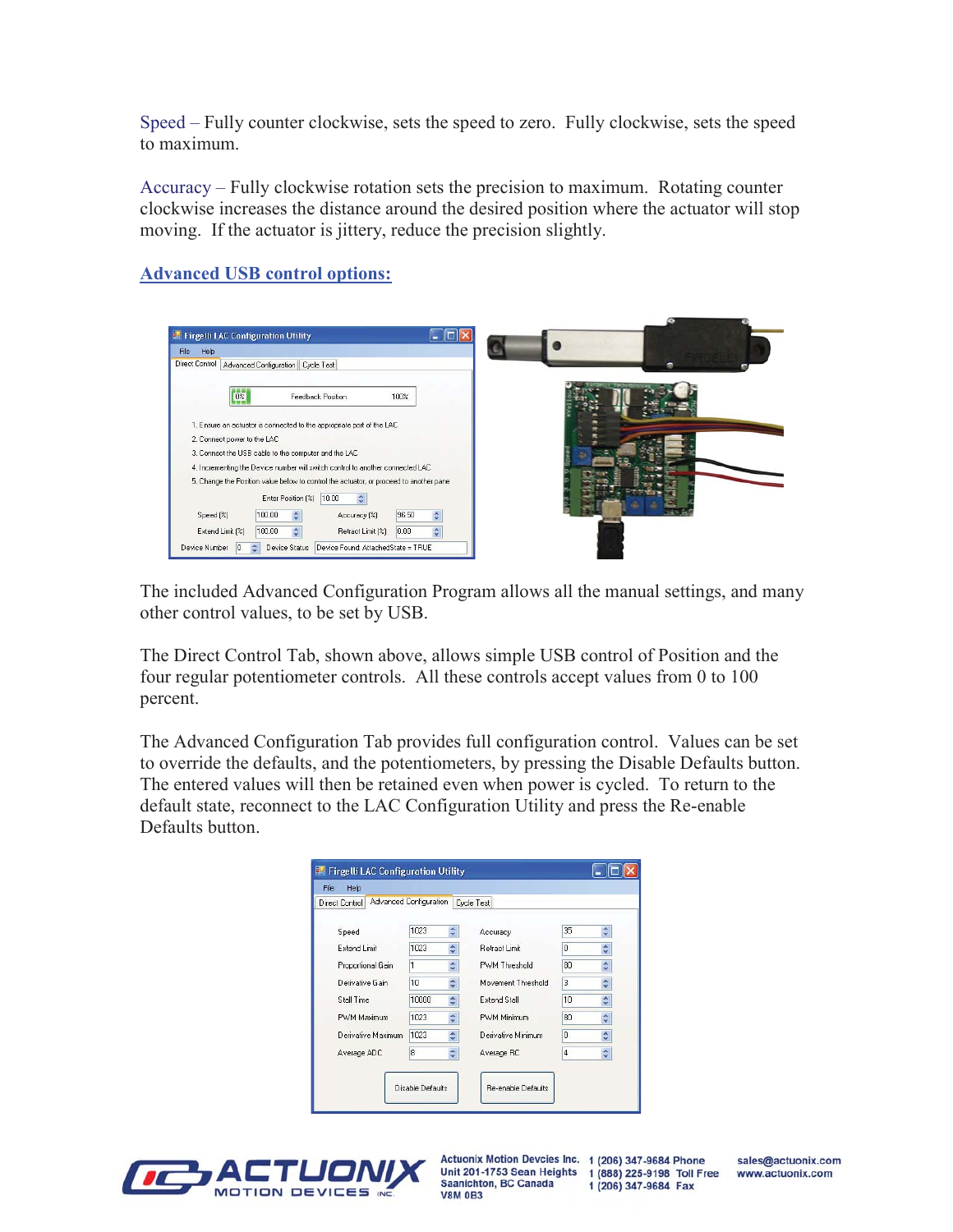Advanced configuration settings can be saved and re-opened, through the File menu.

| ation<br>Open Configuration<br>Save Configuration |       |        | Cycle Test          |                 |               |  |
|---------------------------------------------------|-------|--------|---------------------|-----------------|---------------|--|
| Exit                                              |       | ÷      | Accuracy            | 35              | ≎             |  |
| Extend Limit                                      | 1023  | ٠      | Retract Limit       | $\Omega$        | ≎             |  |
| Proportional Gain                                 | 1     | ٠      | PWM Threshold       | 80              | ≎             |  |
| Derivative Gain                                   | 10    | ÷      | Movement Threshold  | 3               | ٠<br>₩        |  |
| Stall Time                                        | 10000 | ٥      | <b>Extend Stall</b> | 10              | $\hat{\cdot}$ |  |
| PWM Maximum                                       | 1023  | ٠      | PWM Minimum         | 80 <sub>1</sub> | $\div$        |  |
| Derivative Maximum                                | 1023  | ÷      | Derivative Minimum  | $\mathbf 0$     | ٨<br>÷        |  |
| Average ADC                                       | 8     | $\div$ | Average RC          | 4               | ÷             |  |

Brief descriptions for each value can be seen by moving the mouse over the corresponding label ("Stall Time", "Accuracy", etc). More detailed descriptions are given in the Custom Windows Programs section of this document.

#### Custom Control Programs:

The supplied .dll file can be used to interface with the Actuonix LAC using a variety of Windows based programming languages, including Visual C<sup>++</sup> and Labview. The standard functions are described in the mpusbapi.h file, while the LAC specific details are described below.

The MPUSBOpen function is used to retrieve INHandle and OUTHandle. Once a valid connection is established, all LAC functions are accessed using MPUSBWrite(...) and MPUSBRead(...). Be sure to close any openHandles with MPUSBClose before exiting your program. Labview example code is available.

Format: 3-byte packet

Control, Data Low, Data High

 Buffer[0]=Control Buffer[1]=Data Low Buffer[2]=Data High

Write: MPUSBWrite(OUTHandle, Buffer, 3, &ActualLength, 1000) Read : MPUSBRead(INHandle, Buffer, 3, &ActualLength, 1000)

Control Values:



Actuonix Motion Devcies Inc. 1 (206) 347-9684 Phone Unit 201-1753 Sean Heights 1 (888) 225-9198 Toll Free Saanichton, BC Canada **V8M 0B3** 

1 (206) 347-9684 Fax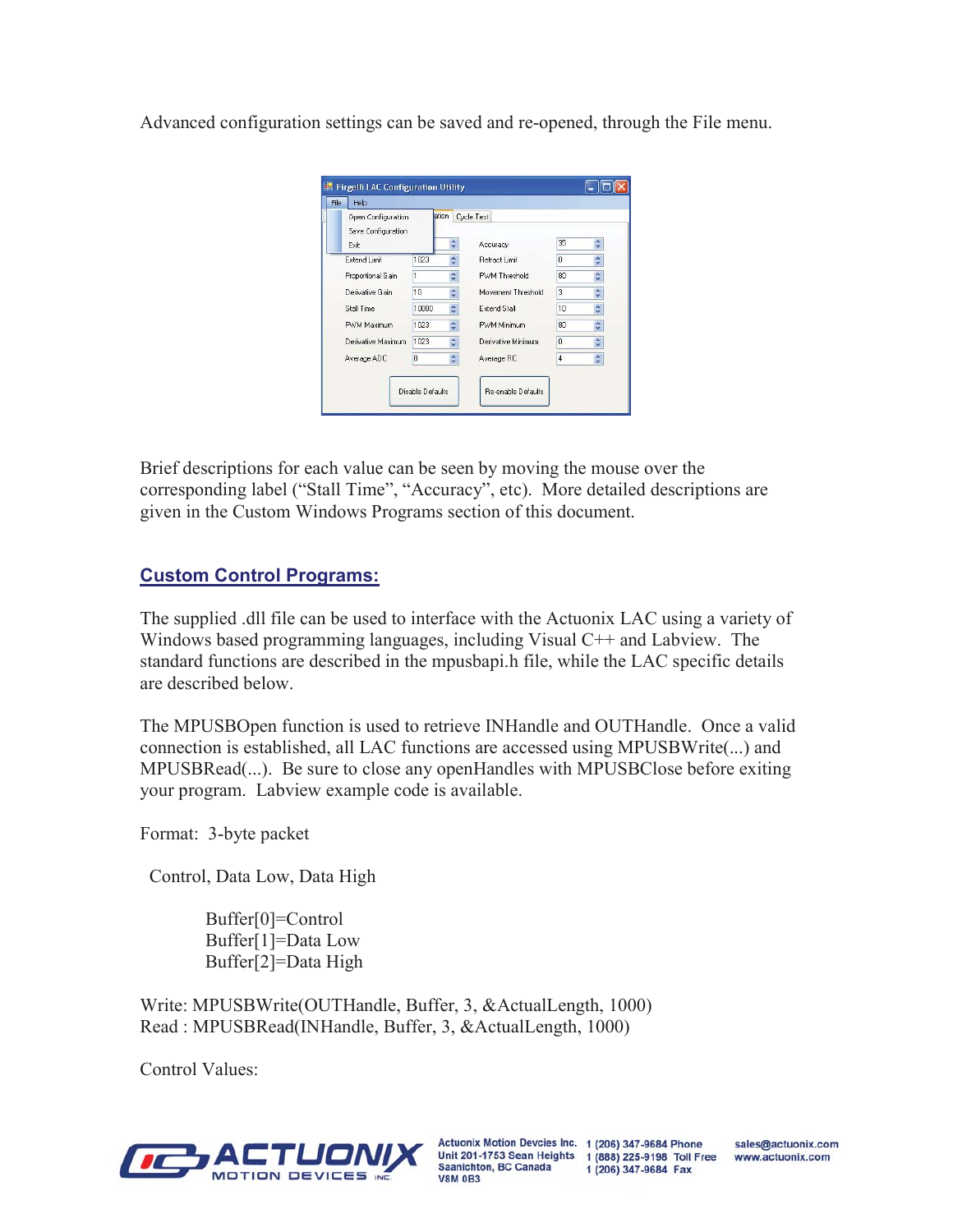```
0x01 SET_ACCURACY 0x10 GET_FEEDBACK
0x02 SET_RETRACT_LIMIT 
0x03 SET EXTEND LIMIT 0x20 SET POSITION
0x04 SET MOVEMENT THRESHOLD 0x21 SET SPEED
0x05 SET_STALL_TIME 
0x06 SET PWM THRESHOLD 0x30 DISABLE MANUAL
0x07 SET DERIVATIVE THRESHOLD
0x08 SET_DERIVATIVE_MAXIMUM 0xFF RESET
0x09 SET_DERIVATIVE_MINIMUM 
0x0A SET_PWM_MAXIMUM 
0x0B SET_PWM_MINIMUM 
0x0C SET_PROPORTIONAL_GAIN
0x0D SET_DERIVATIVE_GAIN
0x0E SET_AVERAGE_RC 
0x0F SET_AVERAGE_ADC
```
Note: Whenever a command is sent, the LAC will echo back the command. The exception is SET\_POSITION, which returns the current position.

#### 0x01 SET\_ACCURACY:

This is the value controlled by the Accuracy Potentiometer. A value between 0-1023 is accepted. When the feedback position is plus or minus this value, the actuator will stop moving. Reducing this too far will result in the actuator continuously moving back and forth, never reaching the set point. The default value is four. To find the equivalent distance, use the formula:

$$
\frac{Value}{1024} \times \text{Stroke}
$$

For example, a value of four will give you  $+/-$  0.117mm accuracy when controlling a 30mm actuator.

$$
\frac{4}{1024} \times 30 \text{mm} = 0.117 \text{mm}
$$

#### 0x02 SET\_RETRACT\_LIMIT and 0x03 SET\_EXTEND\_LIMIT

These are the values that are set with the Limits Potentiometers. Setting the Extend\_Limit to 1023 and the Retract\_Limit to zero will allow movement over the full range. However, it is recommended to offset these values to ensure the actuator is never driven into the physical end stops. This increases cycle life considerably. To set the desired limits take the distance (mm) from the physical stop you wish to limit the actuator to, and plug it into the following equation.



Actuonix Motion Devcies Inc. 1 (206) 347-9684 Phone Saanichton, BC Canada **V8M 0B3** 

Unit 201-1753 Sean Heights 1 (888) 225-9198 Toll Free 1 (206) 347-9684 Fax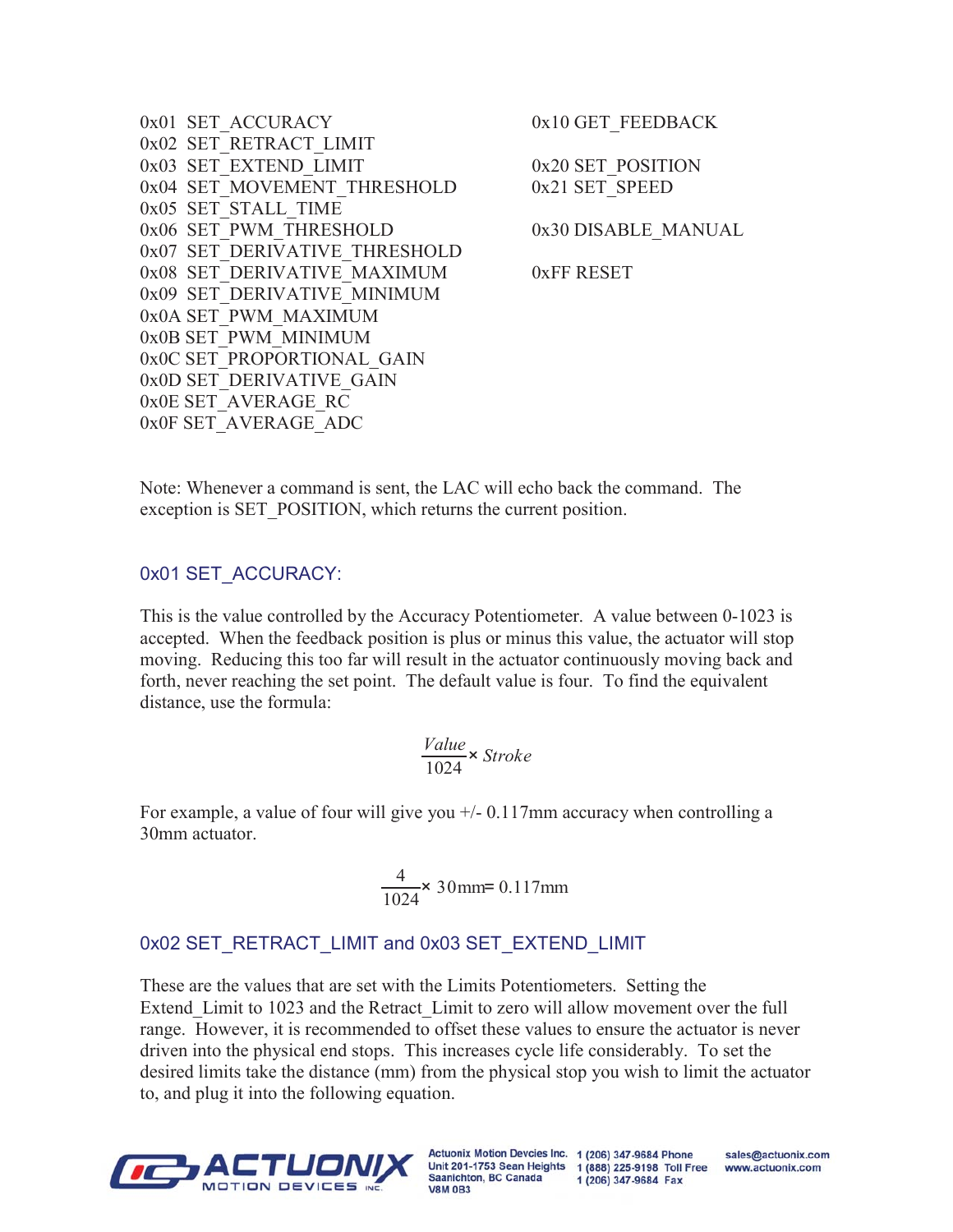$$
\frac{Distance}{Stroke} \times 1023
$$

For example, to set the limits to 1mm from the end stop of a 30mm stroke actuator, set EXTEND\_LIMIT to 34.

$$
\frac{1}{30} \times 1023 = 34
$$

#### 0x04 SET MOVEMENT THRESHOLD

This value determines the minimum actuator speed that is considered a stall. When the actuator speed drops below this value, the stall timer begins counting.

#### 0x05 SET STALL TIME

This is the amount of time in milliseconds that the actuator will wait before turning off the motor when a stall is detected. This timer is triggered when the actuator determines the speed of movement is below an acceptable level. The actuator will exit this state when the input signal tells the actuator to move in the opposite direction. 0x06 SET PWM THRESHOLD

This value sets the distance around the set point where the PWM PD controller is active. When the distance between the feedback and set point is greater than this value the actuator speed is set to maximum.

#### 0x07 SET\_DERIVATIVE\_THRESHOLD

This value is compared to the measured speed to determine when the PWM should be increased to attempt to exit a stall condition. This is normally set to the same value as the MOVEMENT\_THRESHOLD.

#### 0x08 SET MAX DERIVATIVE

This value sets the maximum value that the derivative term can contribute to the control speed.

#### 0x09 SET MIN DERIVATIVE

This is the minimum value that the derivative can contribute to the control speed.

#### 0x0A SET\_MAX\_PWM\_VALUE

This is the value that is manually controlled by the speed potentiometer. This is the speed that the actuator runs at when outside the PWM\_THRESHOLD. Setting this to



Actuonix Motion Devcies Inc. 1 (206) 347-9684 Phone Saanichton, BC Canada **V8M 0B3** 

Unit 201-1753 Sean Heights 1 (888) 225-9198 Toll Free 1 (206) 347-9684 Fax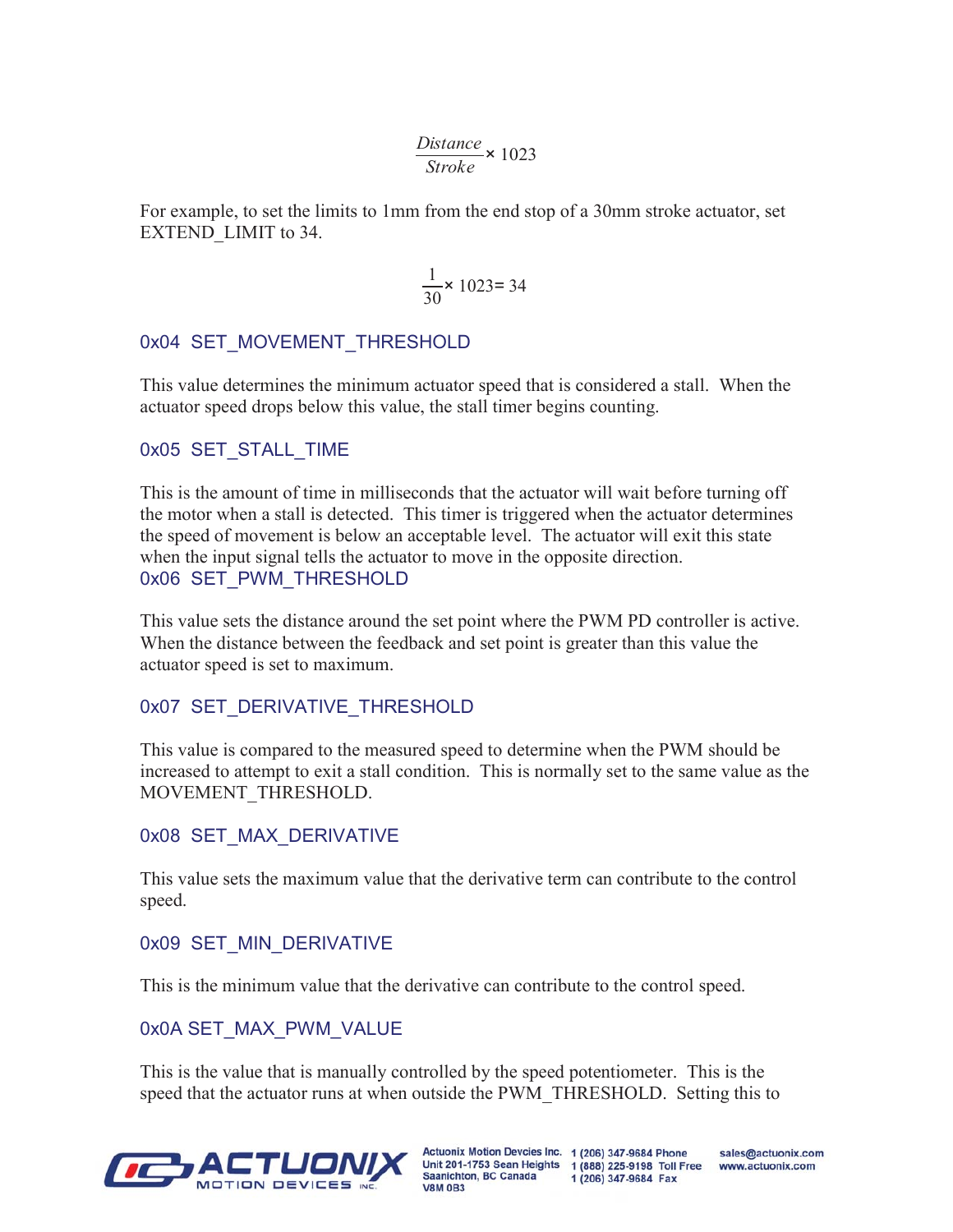1023 will allow the actuator to achieve full speed. The actuator may exceed this value while attempting to overcome a stall condition.

#### 0x0B SET\_MIN\_PWM\_VALUE

This is the minimum PWM value that can be applied by the PD control.

#### 0x0C SET\_Kp

This is the constant for the proportional control term. Increasing this value will make the actuator approach the set point faster; reducing this will make the approach slower. If the actuator is overshooting the set point before stopping, then reducing this value will reduce the amount of overshoot.

#### 0x0D SET\_Kd

This value sets the rate at which the differential portion of the controller increases during a stall condition. This is not a true differential term. However, the effect is similar. As long as the actuator detects a stall condition, the derivative term is incremented. If the stall condition is resolved the stall timer will be reset, otherwise the stall timer will elapse and stop the motor.

#### 0x0E SET\_AVERAGE\_RC

This value determines the number of samples used in filtering the RC input signal before the actuator moves to a new position. Increasing this value can increase stability but does effect response time. The default value is four. The delay time can be calculated by multiplying this value by 20ms. This value does not affect the feedback filter delay. The actuators control response to a valid input signal will not be affected.

#### 0x0F SET\_AVERAGE\_ADC

This value determines the number of samples used in filtering the feedback and analog input signals (if active). Increasing this value has a similar delay effect as described above, however this delay does affect actuator control response. Since this delay allows the actuator to move a certain distance before updating the speed based on the PD values, other values may need to be re-tuned if this value is changed.

#### 0x10 GET\_FEEDBACK

This command causes the actuator to respond with a feedback packet containing the current actuator position. This is read directly from the ADC and may not be equal to the set point if the actuator has not yet reached it.

#### 0x20 SET\_POSITION



Actuonix Motion Devcies Inc. 1 (206) 347-9684 Phone Unit 201-1753 Sean Heights 1 (888) 225-9198 Toll Free Saanichton, BC Canada **V8M 0B3** 

1 (206) 347-9684 Fax